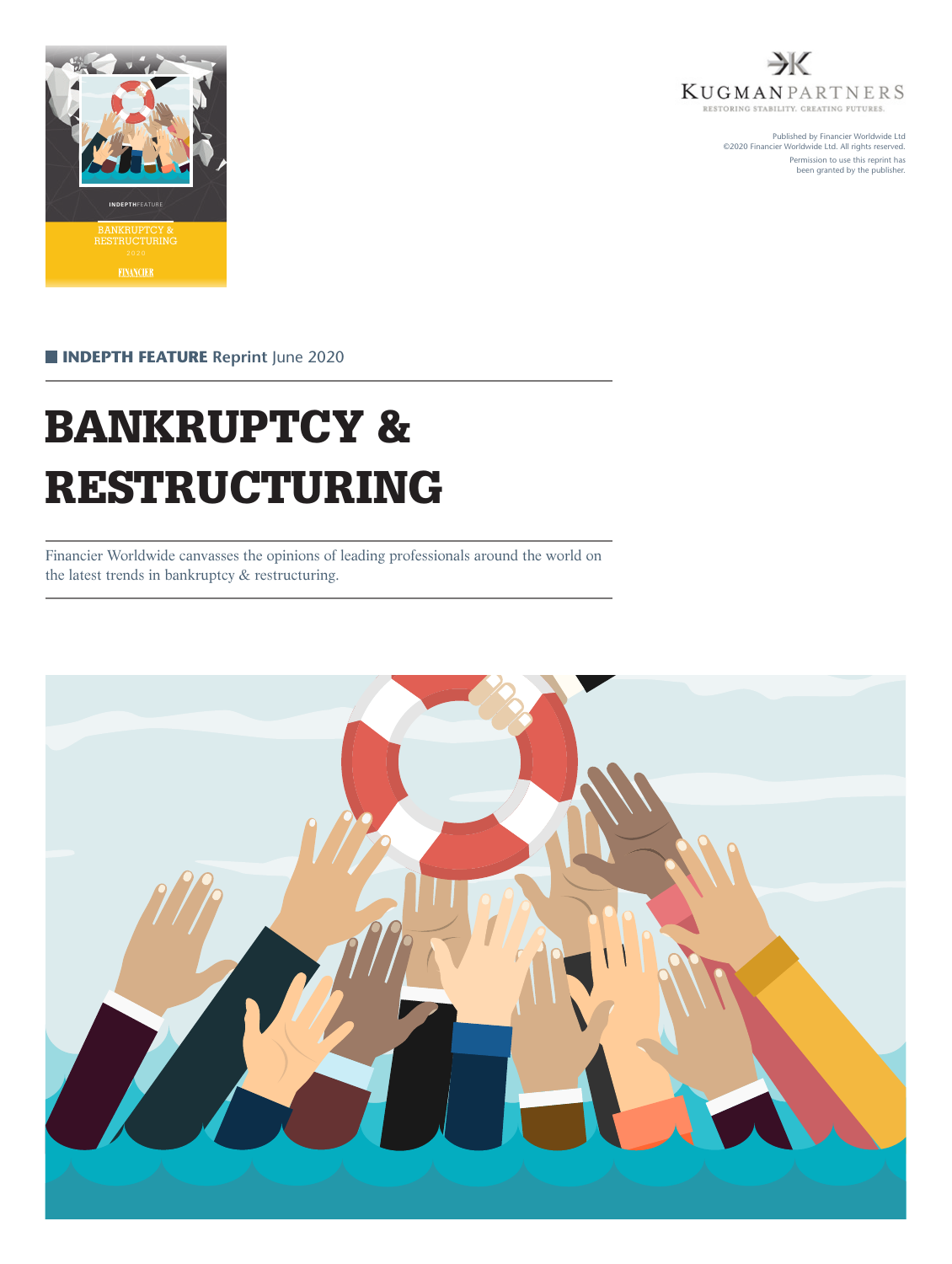

### *Respondents*



**BRENT I. KUGMAN President and Chief Executive Officer Kugman Partners +1 (312) 251 3430 bkugman@kugman.com**

Brent Kugman is an accomplished financial and operational consultant and professional board member with 30 years of experience leading stressed and distressed, as well as robust businesses to improved performance and profitability. His proficiencies range from corporate governance to the development of corporate renewal strategies and stability initiatives, to providing investment capital and sourcing transactions. His expertise includes C-suite management, operations and operations management, transactional matters, and complex informal and formal financial restructurings and proceedings. He is sought out by private equity as an active board member who can gain consensus among parties and expeditiously achieve objectives.



**PAUL KOSTOLANSKY Managing Director Kugman Partners +1 (312) 251 3432 pkostolansky@kugman.com**

Paul Kostolansky is a senior corporate adviser and strategy and operations professional with over 25 years of proven experience in leading teams, working effectively across organisations and with C-suite executives and external constituencies, successfully driving results for his clients. His expertise is in strategy development and operations management consulting, utilising state-of-the-art analytics and high touch collaboration. His clients have included Maui Jim, Chubb PLC and Abbott Diabetes Care. He has acted as interim management to clients in transition, served underperforming companies in their restructuring efforts, and provided strategic direction to organisations seeking to improve profitability and market share.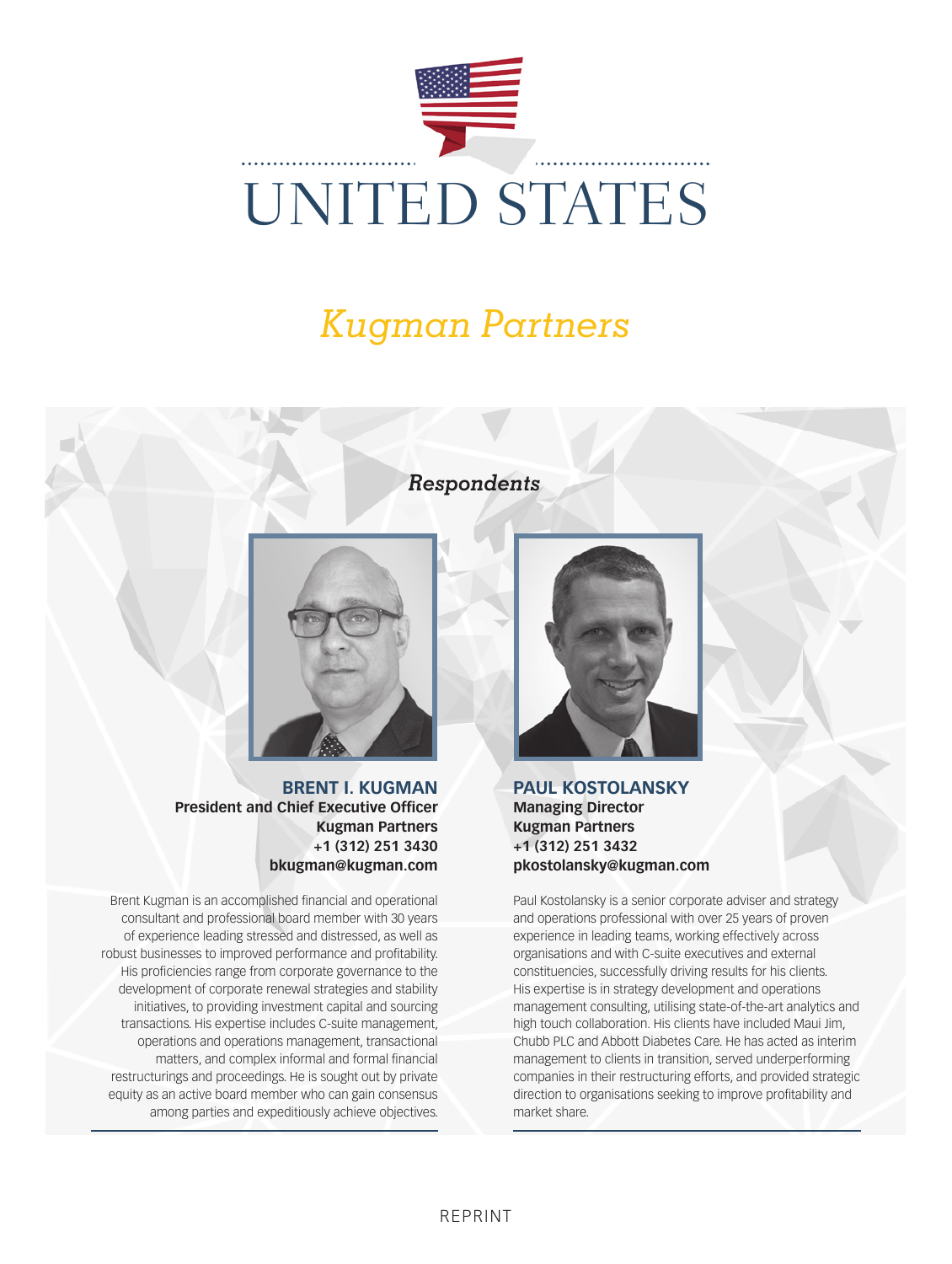**Q. Reflecting on the last 12-18 months, how would you characterise the US in terms of failing businesses and bankruptcy filings?**

**A:** In the time period preceding the COVID-19 pandemic, the US economy was characterised by continued growth. Following the summer of 2019, the US economy entered its 10th year of expansion, the longest on record. As a result, bankruptcy filings continued their over 60 percent decline from 2009, the height of the Great Recession. Segments of the economy were, however, experiencing challenges, called 'micro recessions' by the US Federal Reserve. In 2019, agriculture, energy and retail experienced micro recessions, resulting in significant increases in bankruptcies in each segment year over year. The reasons varied, including tariffs, oil prices and technology, respectively. With COVID-19, the expectation is that the economy will enter a recession, the only question being how deep and how long, with a significant increase in business failures across the entire economic landscape. One estimate shows bankruptcy filings increasing nearly threefold by year end.

**Q. Could you outline the primary macroeconomic trends currently affecting businesses? Are any particular sectors demonstrating structural weaknesses, resulting in distress?**

**A:** In 2019, the US economy grew an estimated 2.3 percent, inflation was low, and the unemployment rate remained at historic low levels, finishing the year at 3.5 percent, all trends positively impacting the economic climate. The US government's ongoing trade war with China, however, had a material impact on manufacturers that relied on China as part of their supply chain. The impact varied by manufacturer and was largely dependent on the ability to pass along price increases. The automobile, technology and agriculture industries were those most affected. A non-macroeconomic trend, but one that is, however, affecting businesses, is climate change. The US continues to see companies reducing their carbon footprints, eliminating waste from their supply chains and focusing on the triple bottom line. Green private equity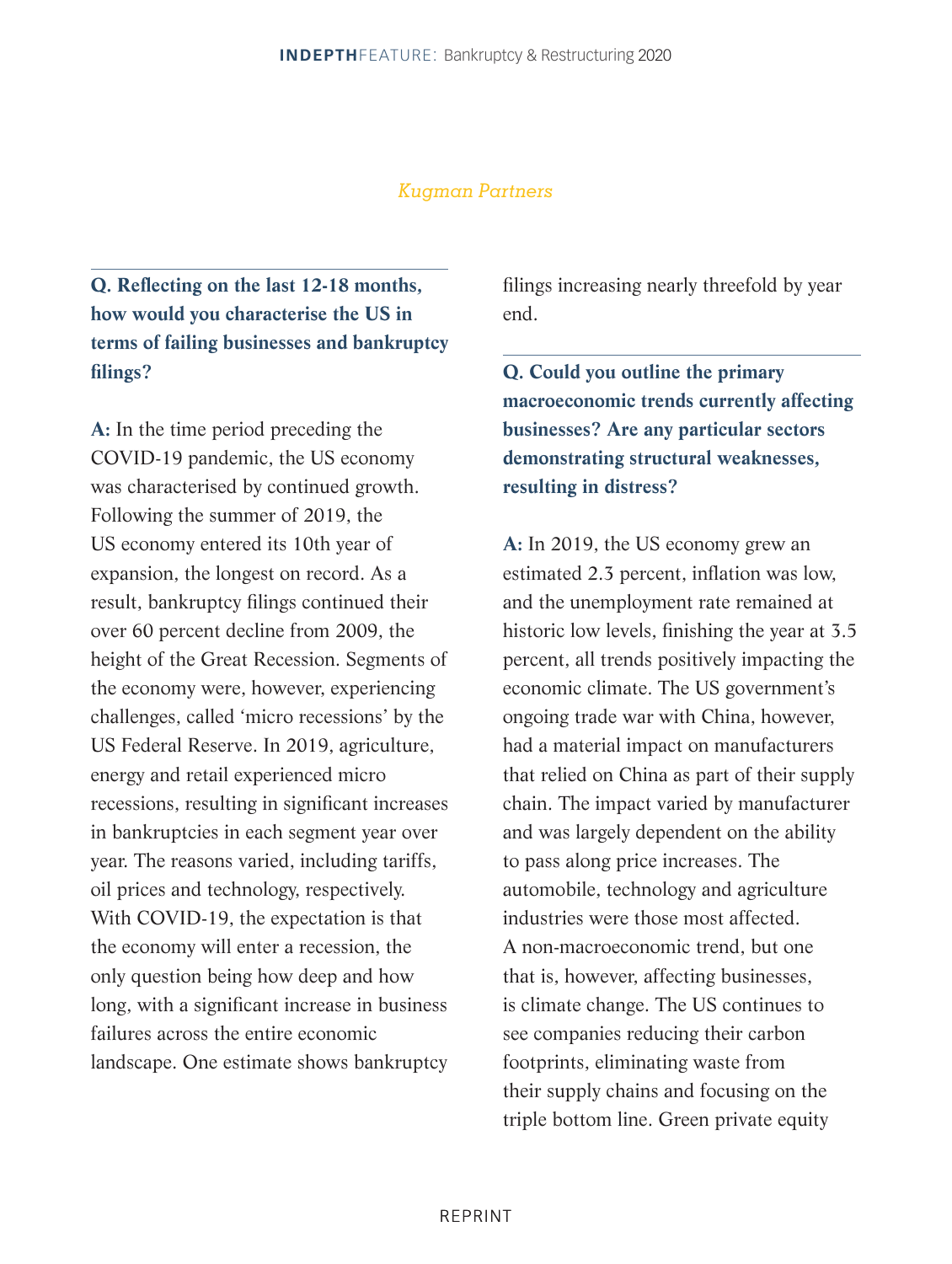firms, debt funds and banking initiatives continue to push this societal agenda forward. Of the four primary economic sectors – agriculture, manufacturing, retail and services, brick and mortar retail and technology, specifically those companies employing software as a service (SaaS) models, are the ones that appear to be suffering structural weaknesses. In retail, the decline of brick and mortar is the result of the continued disintermediation from online retailing that has taken place over the last decade. 2019 saw retail bankruptcies in everything from sporting goods to furniture. Most recently, this also included luxury goods, as Neiman Marcus filed for bankruptcy. In technology, the proliferation of companies delivering SaaS has pressured customers to ruthlessly discriminate when considering software purchases.

#### **Q. Have any recent restructuring trends or cases in the US captured your attention in particular?**

**A:** Several high-profile bankruptcies highlighted an otherwise average year in 2019 and all are notable for the varied factors affecting companies in today's

business environment. PG&E, the largest public utility in California, filed at the beginning of the year to shield itself from litigation associated with fatal forest fires for which it was responsible. Purdue Pharmaceuticals filed last summer as the result of lawsuits associated with the opioid epidemic. Sears filed again as strategic and operating missteps proved costly in the unforgiving retail environment. Taking a step back, 23,000 other US companies declared bankruptcy in 2019. And then there were the umpteen others that were distressed but able to take advantage of non-bankruptcy strategies. Sales under Article 9 of the Uniform Commercial Code is an example. These sales allow companies to avoid the cost and delays of the US bankruptcy court system, while often returning greater proceeds to creditors than otherwise would have been possible.

**Q. How easy is it to renegotiate existing debt in the current market? Is there funding available to support distressed companies and finance restructurings?**

**A:** Pre-COVID-19, the financial markets were flooded with liquidity. This was the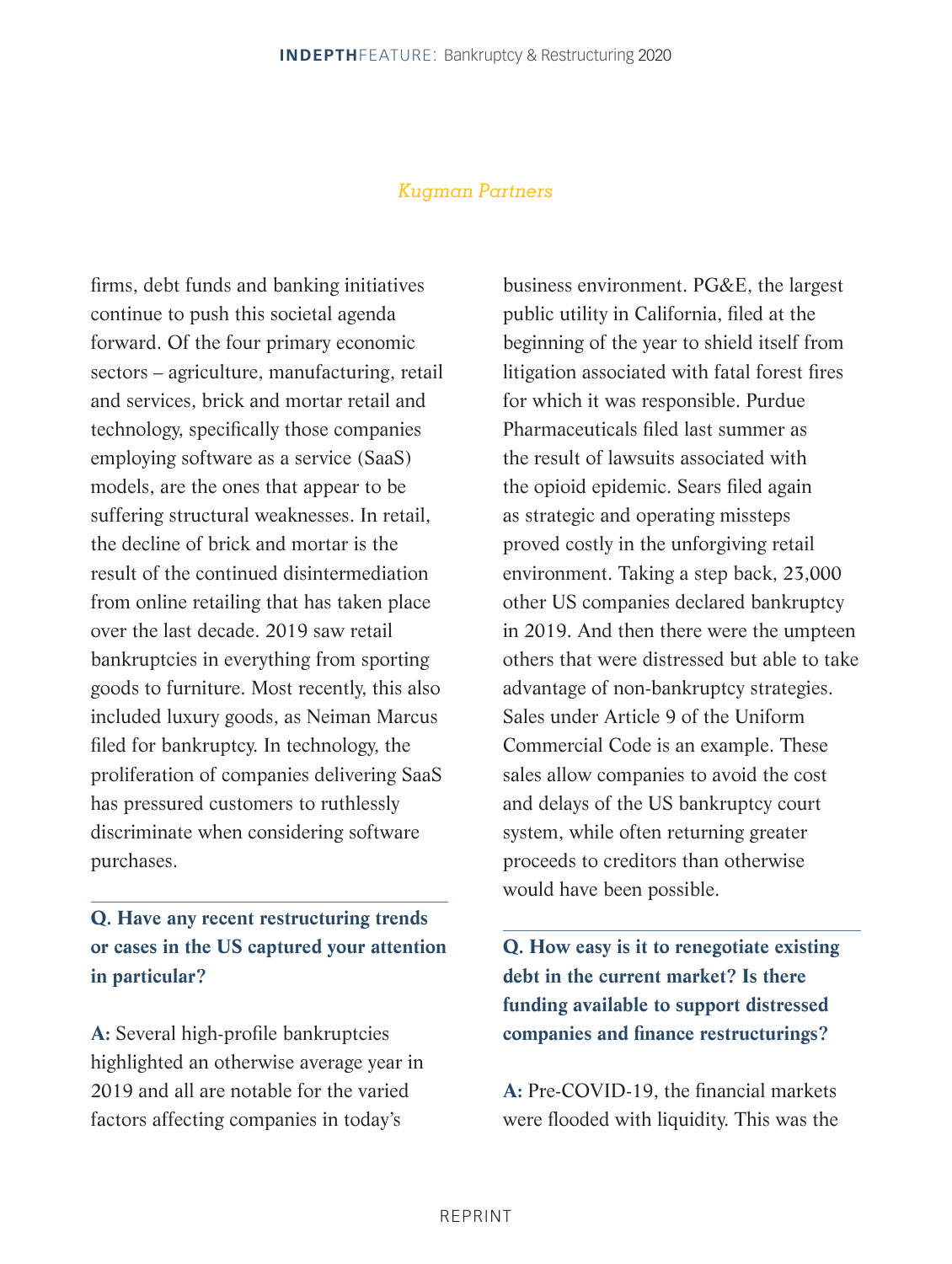culmination of the long gradual recovery from the Great Recession as well as the resultant increase in patient 'amend and extend' capital. As an example of the flood of liquidity, many PE firms expanded into debt markets and now play up and down the balance sheet. Liquidity drove pricing down and loosened structures significantly for both lenders and investors. And this liquidity was available for stressed, distressed and non-distressed companies. Post COVID-19, there is still liquidity available. Many lenders and investors had deployable cash on their balance sheets when the pandemic hit. But this cash will be deployed more opportunistically and perhaps more cautiously going forward, and only after portfolio assessments identify the cash needs of existing investments. Debt funds and PE firms are moving quickly in their portfolio assessments.

**Q. What trends are you seeing in the market's appetite to purchase troubled assets? How would you describe recent distressed M&A activity?**

**A:** When considering the purchase of troubled assets, there are two categories:



Many lend<br>
had depi<br>
their balal<br>
the pande<br>
cash will b<br>
opportunist<br>
more ca *Many lenders and investors had deployable cash on their balance sheets when the pandemic hit. But this cash will be deployed more opportunistically and perhaps more cautiously going forward.*

"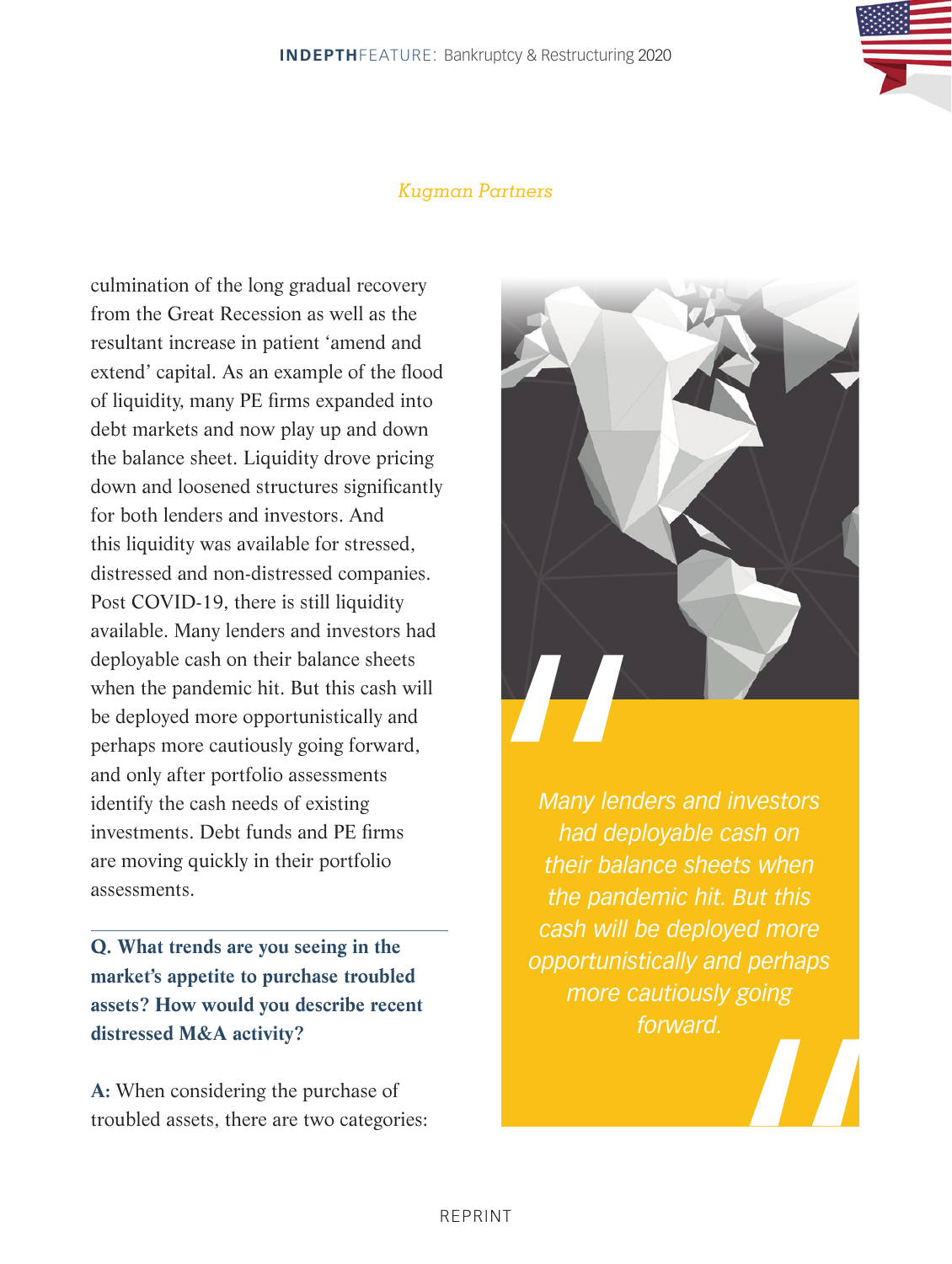the purchase of troubled debt and the purchase of the troubled assets themselves. In both cases, despite recent trends, the fundamentals have stayed the same. The quality of the assets, the level of stress within the industry vertical, and the value of the assets within a purchaser's platform still drive market appetite. Pre-COVID-19, there was liquidity available for troubled assets if there was a fit along these three criteria. In many cases, the liquidity pushed realisations beyond what would be seen in a typical market and in what would be considered a very active market. Going forward, we expect realisations to fall as the level of scrutiny outweighs opportunistic purchases. We also expect to see a return to the post-2008 days when debt holders set up desks to sell their troubled notes.

**Q. Could you outline some of the personal risks facing D&Os of a company that nears insolvency or enters bankruptcy in the US?**

**A:** Regardless of region, we would argue that the same basic principles apply. In particular, the business judgment rule requires directors of a corporation to

maintain a genuine interest in the affairs of the corporation which has been entrusted to its care. If directors faithfully execute their fiduciary responsibility of 'good faith, loyalty and due care', this dramatically lessens the potential for personal risk. More specifically, employee and tax issues are two areas we are acutely focused on as they carry personal risk for directors and officers (D&Os) in the US.

### **Q. How do you expect restructuring and bankruptcy activity in the US to unfold for the remainder of this year, and beyond?**

**A:** We expect it to be a busy and demanding market. COVID-19 will have far-reaching and lasting impacts on the US economy. Given that at vaccine will not be available until 2021, the economic tail for this pandemic could be up to 24 months long. We expect the pace of restructuring and bankruptcy activity to slowly pick up in Q2 of this year, accelerate through the remainder of the year, and continue well into 2021. The immediacy of the impact can be divided into two groups: those companies for whom revenues fell immediately and those for whom they